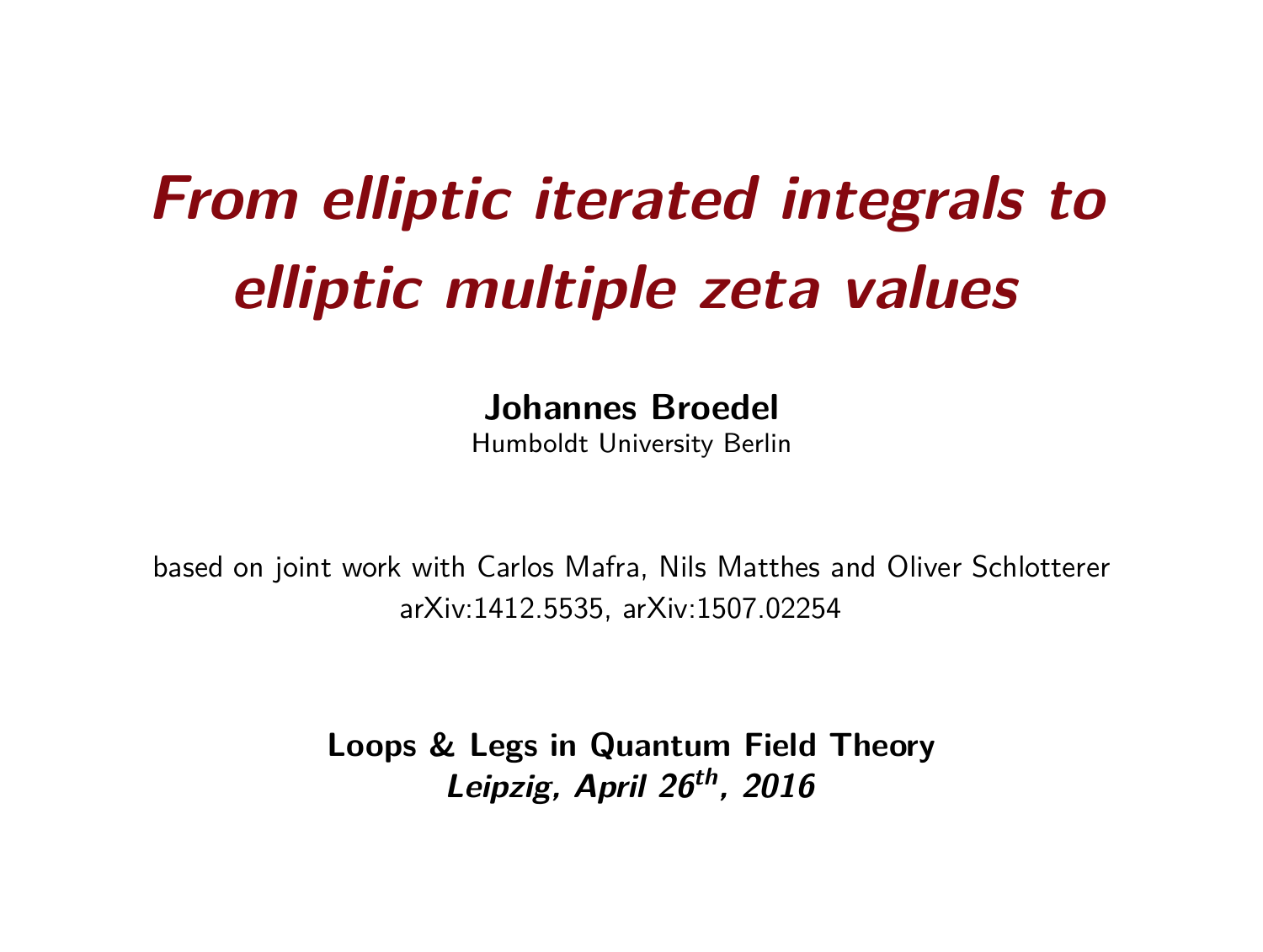### Introduction

**Goal:** explore structure and appearance of transcendental numbers of different type in various gauge theories

- Feynman graphs: very useful, but challenging polylogarithms, iterated integrals/nested sums multiple zeta values
- *recently*: elliptic integrals make an appearance
- *idea:* consider more symmetric/constrained theory

### This talk:

**Open string theory** as a simple testing ground

**Tree-level**



multiple polylogarithms multiple zeta values *ζ* Drinfeld associator/KZ-equation all-order solution

**One-loop**

1 elliptic iterated integrals elliptic multiple zeta values *w* all-order solution from KZB-equation?

2

4

 $N$  , · · ·

3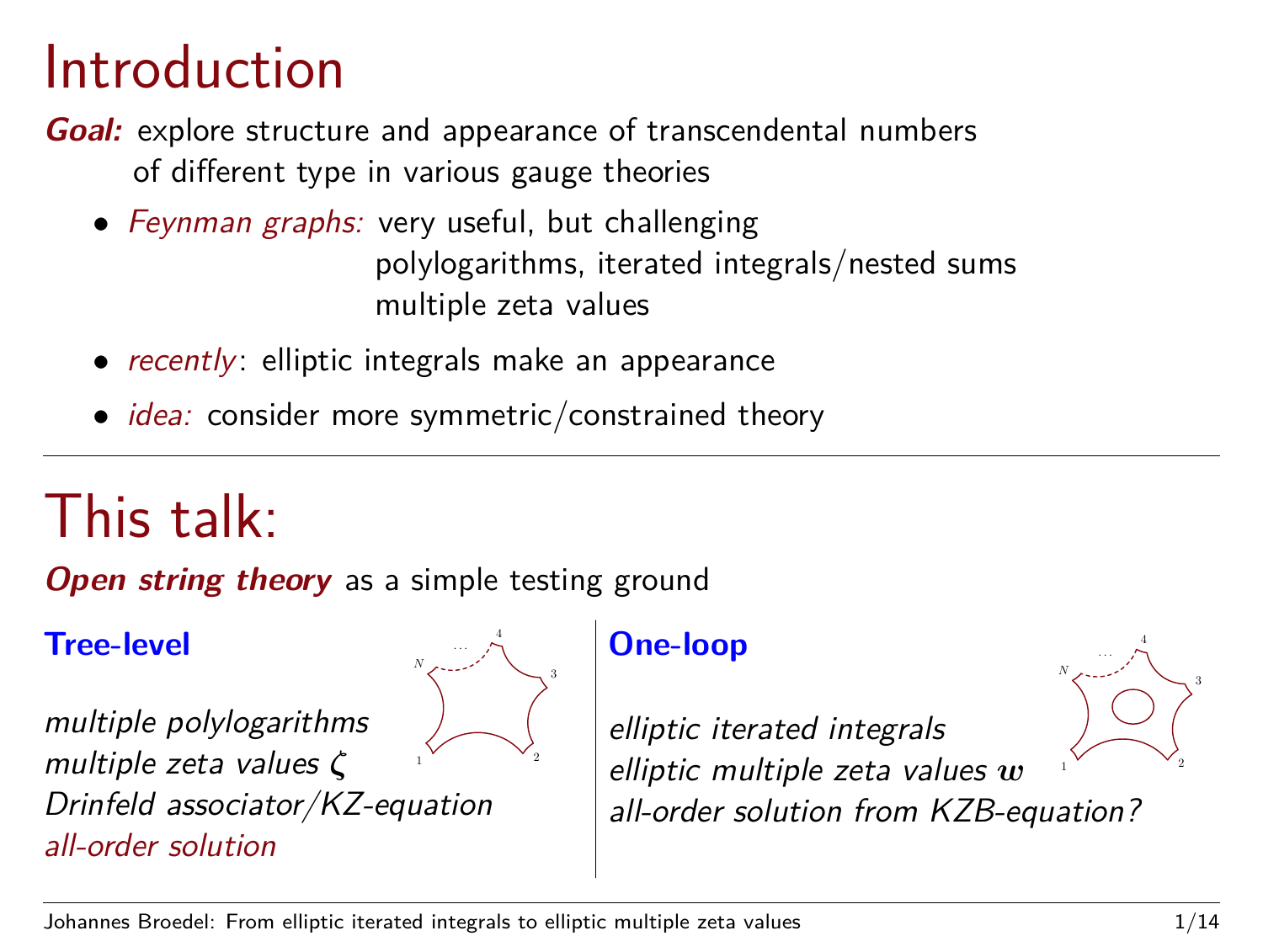### Conformal symmetry



Johannes Broedel: From elliptic iterated integrals to elliptic multiple zeta values 2/14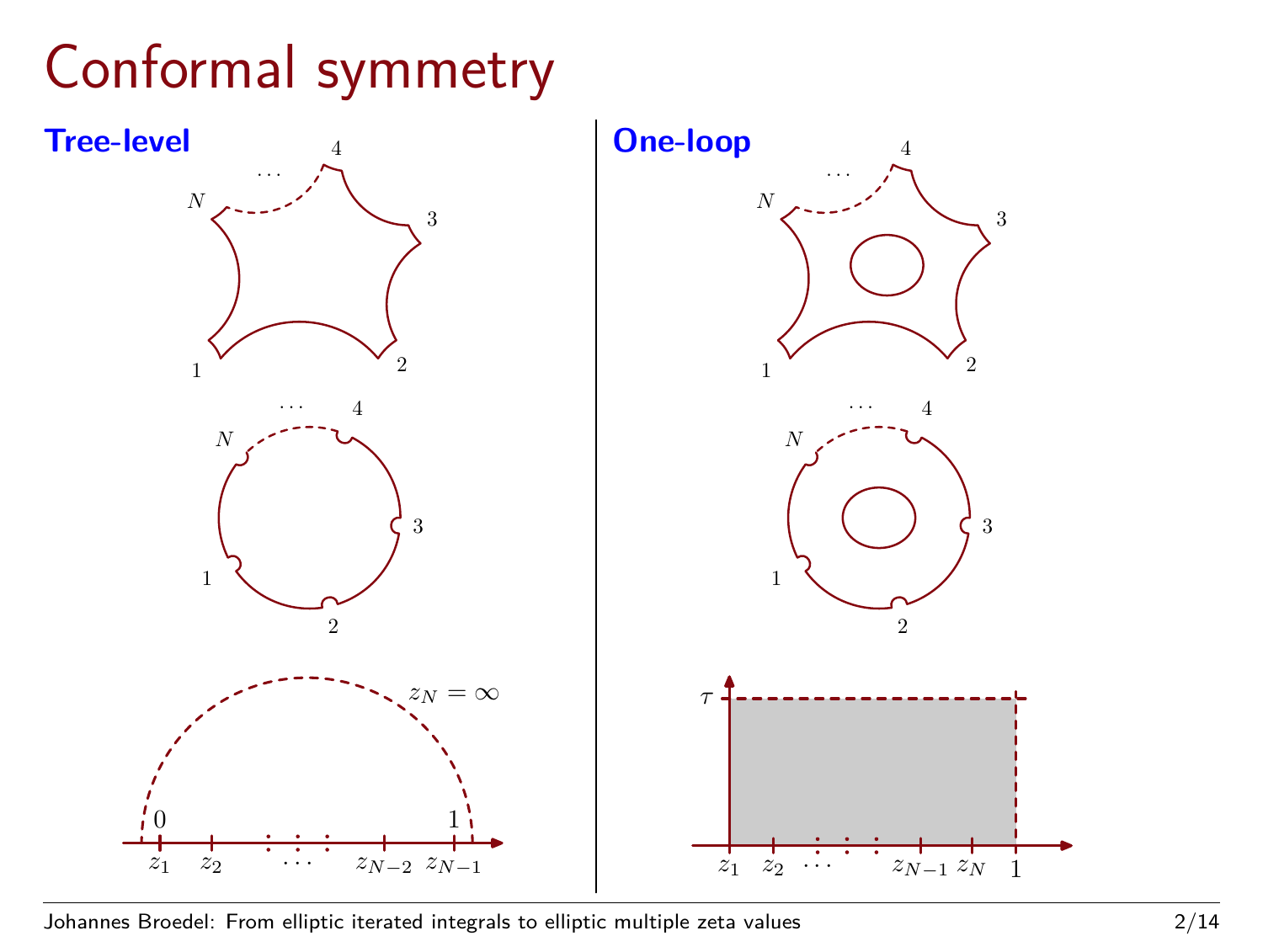### Tree-level

*N*-point tree-level open-string amplitude:

$$
\mathbf{A}^{\text{open}}_{\text{string}} = \boldsymbol{F}.\mathbf{A}_{\text{YM}}
$$

- dependence on external states in  $A_{YM}$
- $\bullet$   $\bm{F} = \bm{F}(s_{ij}), \, s_{ij} = \alpha' (k_i + k_j)^2$
- coefficients are **multiple zeta values (MZVs)** 0

$$
F^{1,2,...,N} = \prod_{i=2}^{N-2} \int_0^{z_{i+1}} \frac{\mathrm{d}z_i}{z_i - a_i} \prod_{i < j}^{N-1} \sum_{n_{ij}=0}^{\infty} (s_{ij})^{n_{ij}}
$$

**Mafra, Schlotterer Stieberger** ] z<sup>1</sup> z<sup>2</sup> zN−<sup>2</sup> 1 zN−<sup>1</sup> z<sup>N</sup> = ∞ · · · (ln |*zij* |) *nij nij* !

multiple polylogs

$$
G(a_1, a_2, \dots, a_n; z) = \int_0^z \frac{dt}{t - a_1} G(a_2, \dots, a_n; t), \quad G(z) = 1, \quad G(\vec{a}; 0) = G(z) = 0
$$

$$
G(\underbrace{0, 0, \dots, 0}_{w}; z) = \frac{1}{w!} (\ln z)^w \quad G(\underbrace{1, 1, \dots, 1}_{w}; z) = \frac{1}{w!} \ln^w (1 - z)
$$

#### **Multiple zeta values**

multiple polylogs **Multiple polylogarithms**

$$
\zeta_{n_1,\dots,n_r} = \sum_{0 < k_1 < \dots < k_r} \frac{1}{k_1^{n_1} \cdots k_r^{n_r}} = (-1)^r G(\underbrace{0,0,\dots,0,1}_{n_r},\dots,\underbrace{0,0,\dots,0,1}_{n_1};1) = \zeta(w)
$$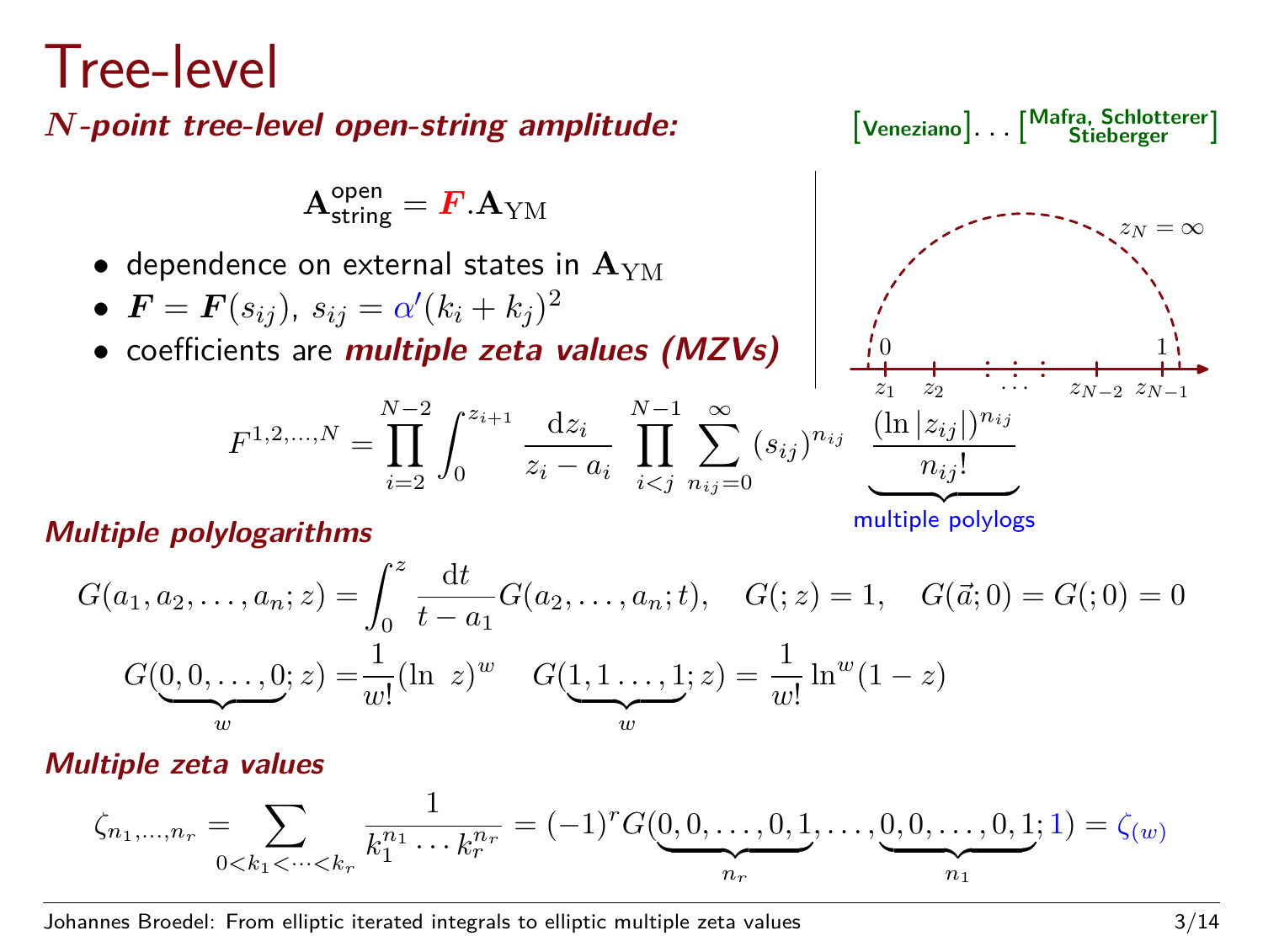#### **Shuffle product:**

$$
\zeta(a_1,\ldots,a_r)\,\zeta(a_{r+1},\ldots,a_{r+s})\quad =\quad \zeta(a_1,\ldots,a_r\,\sqcup\,a_{r+1},\ldots,a_{r+s})\\ =\quad \sum_{\sigma\in\Sigma(r,s)}\zeta(a_{\sigma(1)},\ldots,a_{\sigma(r+s)})
$$

#### **Stuffle relations:**

$$
\zeta_n \zeta_m = \zeta_{m,n} + \zeta_{n,m} + \zeta_{m+n}
$$

#### a**5-point-example:**

$$
F^{(23)} = 1 - \zeta_2(s_{12}s_{23} + s_{12}s_{24} + s_{12}s_{34} + s_{13}s_{34} + s_{23}s_{34})
$$
  
+  $\zeta_3(s_{12}^2s_{23} + s_{12}s_{23}^2 + s_{12}^2s_{24} + 2s_{12}s_{23}s_{24} + s_{12}s_{24}^2 + \cdots) + \cdots$   
+  $\zeta_{3,5}(\ldots) + \cdots$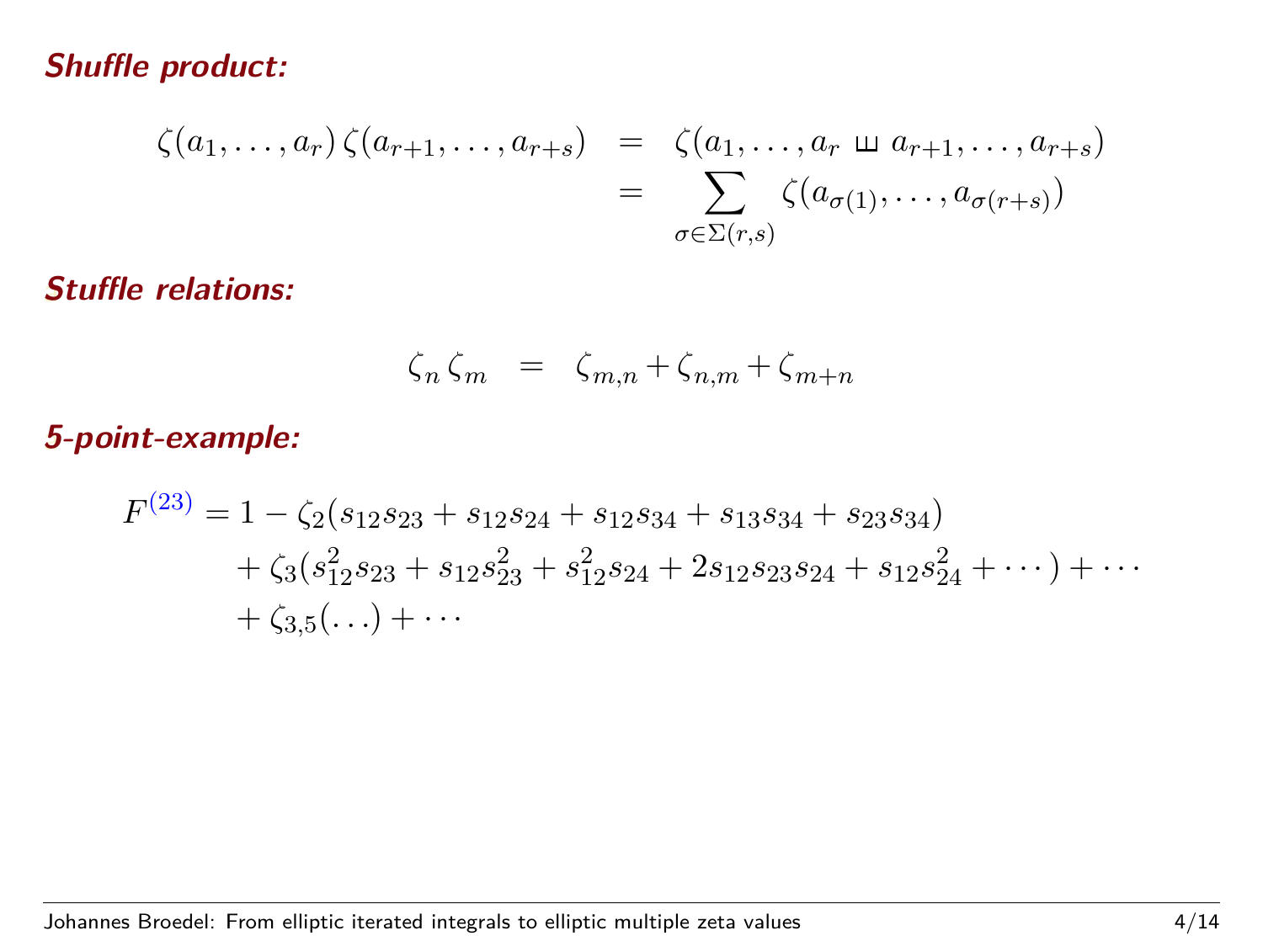### Drinfeld associator

Knizhnik-Zamolodchikov equation [

**Knizhnik Zamolodchikov**]

0

 $z_1$   $z_2$   $\cdots$   $z_{N-2}$   $z_0$ 

$$
\frac{\mathrm{d}\hat{\mathbf{F}}(z_0)}{\mathrm{d}z_0} = \left(\frac{e_0}{z_0} - \frac{e_1}{z_0 - 1}\right)\hat{\mathbf{F}}(z_0).
$$

•  $z_0 \in \mathbb{C} \backslash \{0,1\}$ , Lie-algebra generators  $e_0, e_1$ 

Regularized boundary values



**Broedel, Schlotterer Stieberger, Terasoma**]

> 1  $z_{N-1}$

 $=\infty$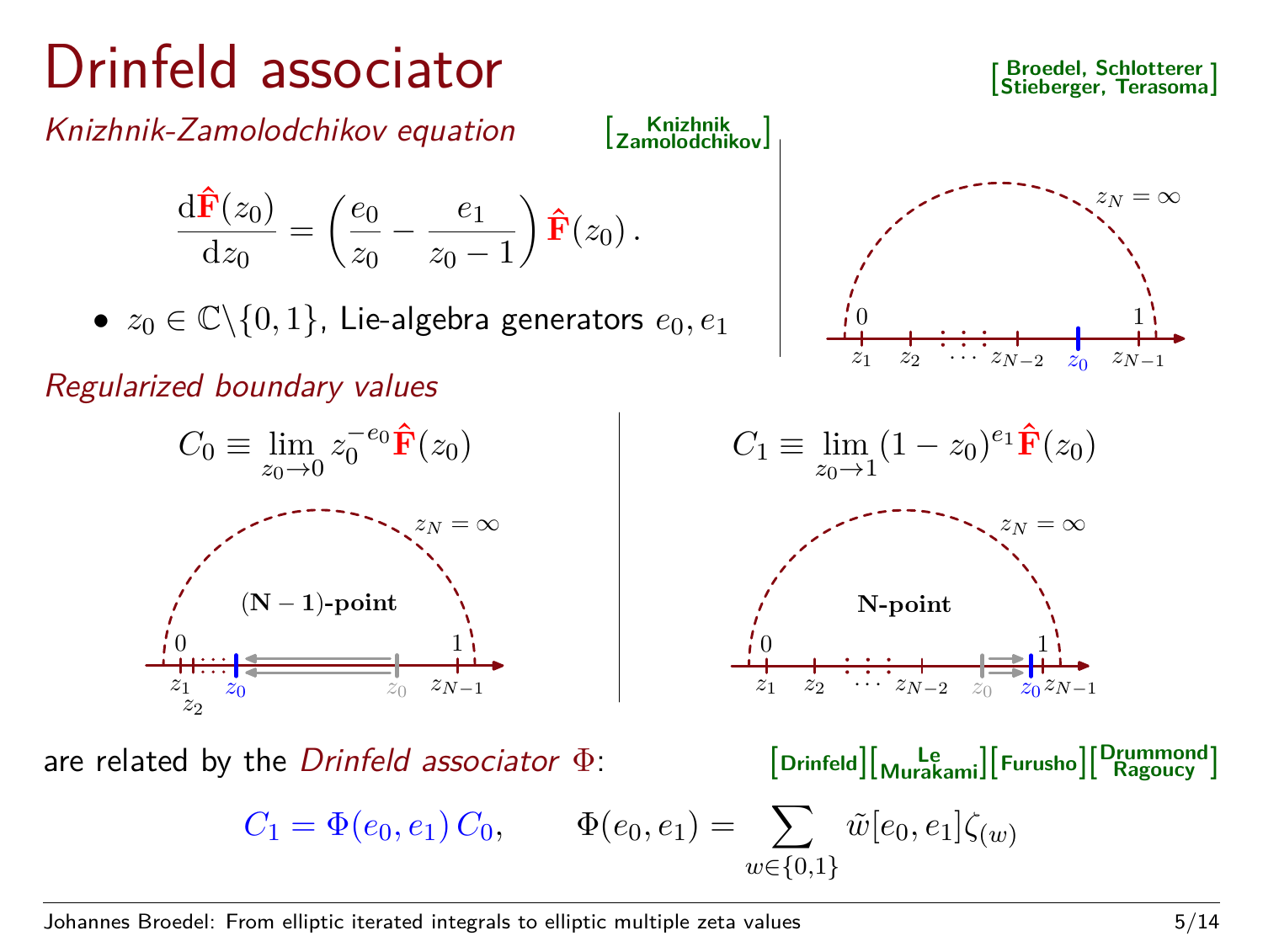### Collect tree-level results



### **multiple polylogarithms**

$$
G(a_1, a_2, \dots, a_n; z)
$$
  
= 
$$
\int_0^z \mathrm{d}t \, \frac{1}{t-a_1} \, G(a_2, \dots, a_n; t)
$$

**partial fraction multiple zeta values** *ζ* **Drinfeld method - no integrals** **One-loop**



**elliptic iterated integrals**  $\Gamma\left(\begin{smallmatrix} n_1 & n_2 & \dots & n_r \\ a_1 & a_2 & \dots & a_r \end{smallmatrix}; z\right)$  $=$  $\int_0^z$  $dt f^{(n_1)}(t-a_1) \Gamma(\frac{n_2}{a_2} ... \frac{n_r}{a_r};t)$ 

**Fay-identities elliptic multiple zeta values** *ω* **elliptic (KZB) associator?**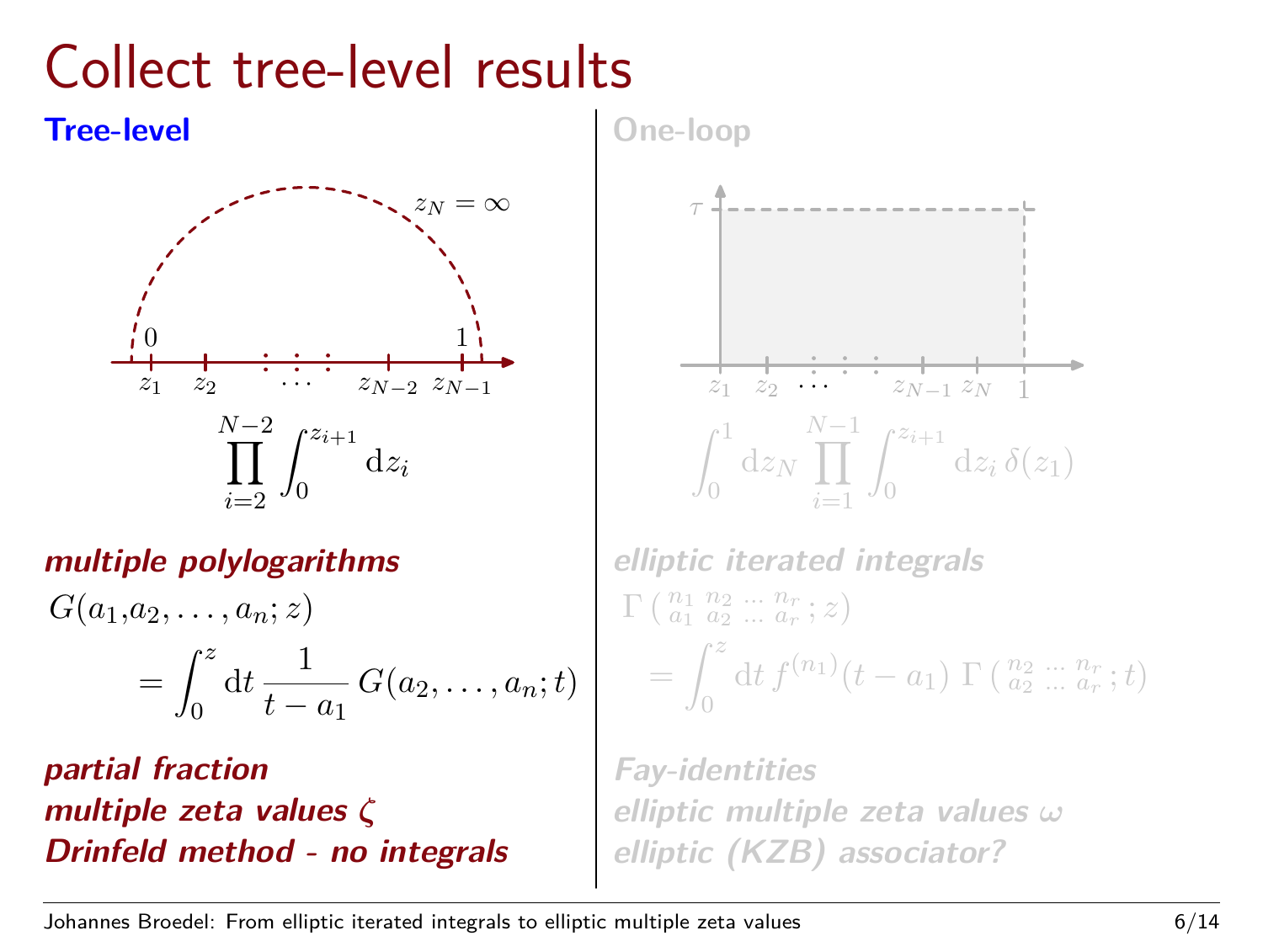### One-loop

### *N***-point one-loop open-string amplitude:** [

- topologies: all genus-one worldsheets with boundaries.
- here: cylinder with insertions on one boundary only:  $\text{Im}(z) = 0$
- one imaginary parameter: *τ*



$$
A^{1\text{-loop}}_{\text{string}}(1,2,3,4)=s_{12}s_{23}A^{\text{tree}}_{\text{YM}}(1,2,3,4)\!\int_0^\infty\mathrm{d}\tau~I_{\text{4pt}}(1,2,3,4)(\tau)
$$

$$
I_{4pt}(1,2,3,4)(\tau) = \int_0^1 dz_N \prod_{i=1}^{N-1} \int_0^{z_{i+1}} dz_i \, \delta(z_1) \prod_{i
$$

Compare to tree-level:

$$
\prod_{i=2}^{N-2} \int_0^{z_{i+1}} \frac{\mathrm{d}z_i}{z_i - a_i} \prod_{i < j}^{N-1} \sum_{n_{ij} = 0}^{\infty} \frac{1}{n_{ij}!} (s_{ij})^{n_{ij}} \underbrace{(\ln |z_{ij}|)^{n_{ij}}}_{\text{multiple polylogs}}
$$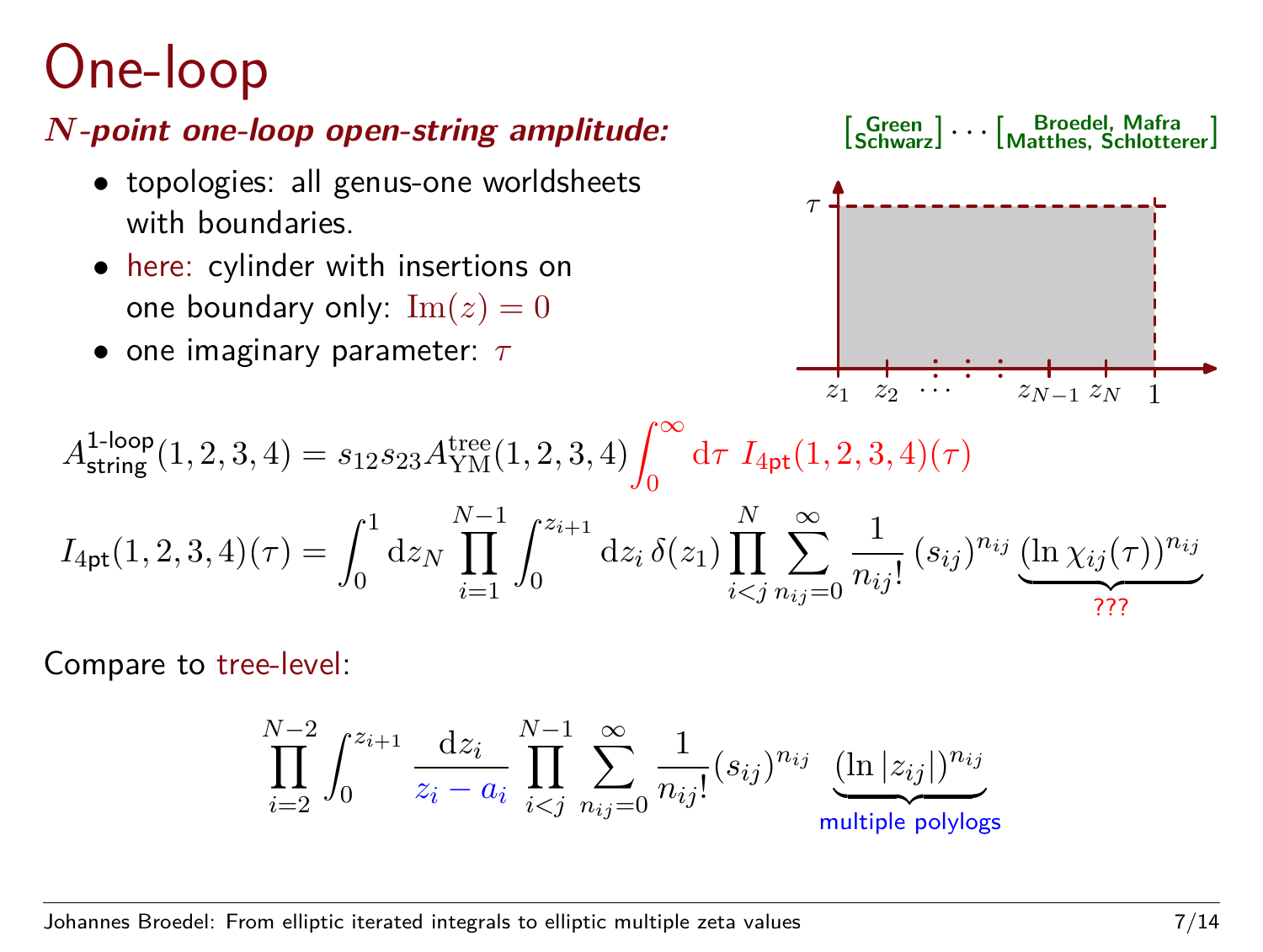### One-loop

#### *N***-point one-loop open-string amplitude:** [

- topologies: all genus-one worldsheets with boundaries.
- here: cylinder with insertions on one boundary only:  $\text{Im}(z) = 0$
- one imaginary parameter: *τ*



$$
A_{\text{string}}^{1\text{-loop}}(1,2,3,4)=s_{12}s_{23}A_{\text{YM}}^{\text{tree}}(1,2,3,4)\int_{0}^{\infty}\mathrm{d}\tau~I_{4\text{pt}}(1,2,3,4)(\tau)
$$

$$
I_{4pt}(1,2,3,4)(\tau) = \int_0^1 dz_N \prod_{i=1}^{N-1} \int_0^{z_{i+1}} dz_i \, \delta(z_1) \prod_{i
$$

Compare to tree-level:

$$
\prod_{i=2}^{N-2} \int_0^{z_{i+1}} \frac{\mathrm{d}z_i}{z_i - a_i} \prod_{i < j}^{N-1} \sum_{n_{ij} = 0}^{\infty} \frac{1}{n_{ij}!} (s_{ij})^{n_{ij}} \left( \int_{z_j + 1}^{z_i} \frac{\mathrm{d}t}{t - z_j} \right)^{n_{ij}}
$$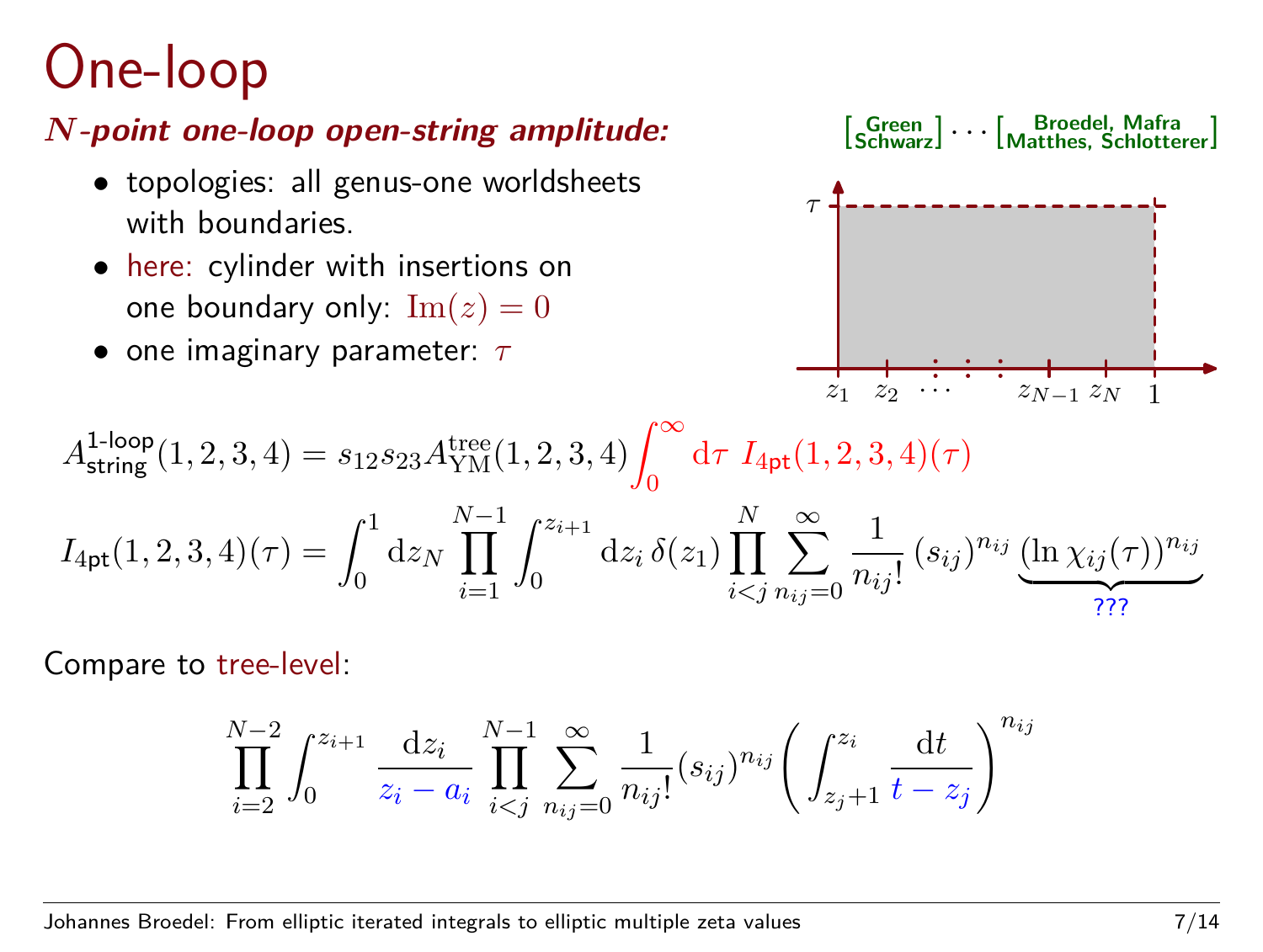### One-loop

### *N***-point one-loop open-string amplitude:** [

- topologies: all genus-one worldsheets with boundaries.
- here: cylinder with insertions on one boundary only:  $\text{Im}(z) = 0$
- one imaginary parameter: *τ*



$$
A_{\text{string}}^{1\text{-loop}}(1,2,3,4) = s_{12}s_{23}A_{\text{YM}}^{\text{tree}}(1,2,3,4) \int_0^\infty \mathrm{d}\tau \ I_{\text{4pt}}(1,2,3,4)(\tau)
$$

$$
I_{4pt}(1,2,3,4)(\tau) = \int_0^1 dz_N \prod_{i=1}^{N-1} \int_0^{z_{i+1}} dz_i \, \delta(z_1) \prod_{i
$$

$$
\ln|z_{ij}| = \int_{z_j+1}^{z_i} \frac{dt}{t-z_j} \qquad \Leftrightarrow \qquad \ln \chi_{ij}(\tau) = \int_{z_j}^{z_i} dw \, f^{(1)}(w-z_j, \tau)
$$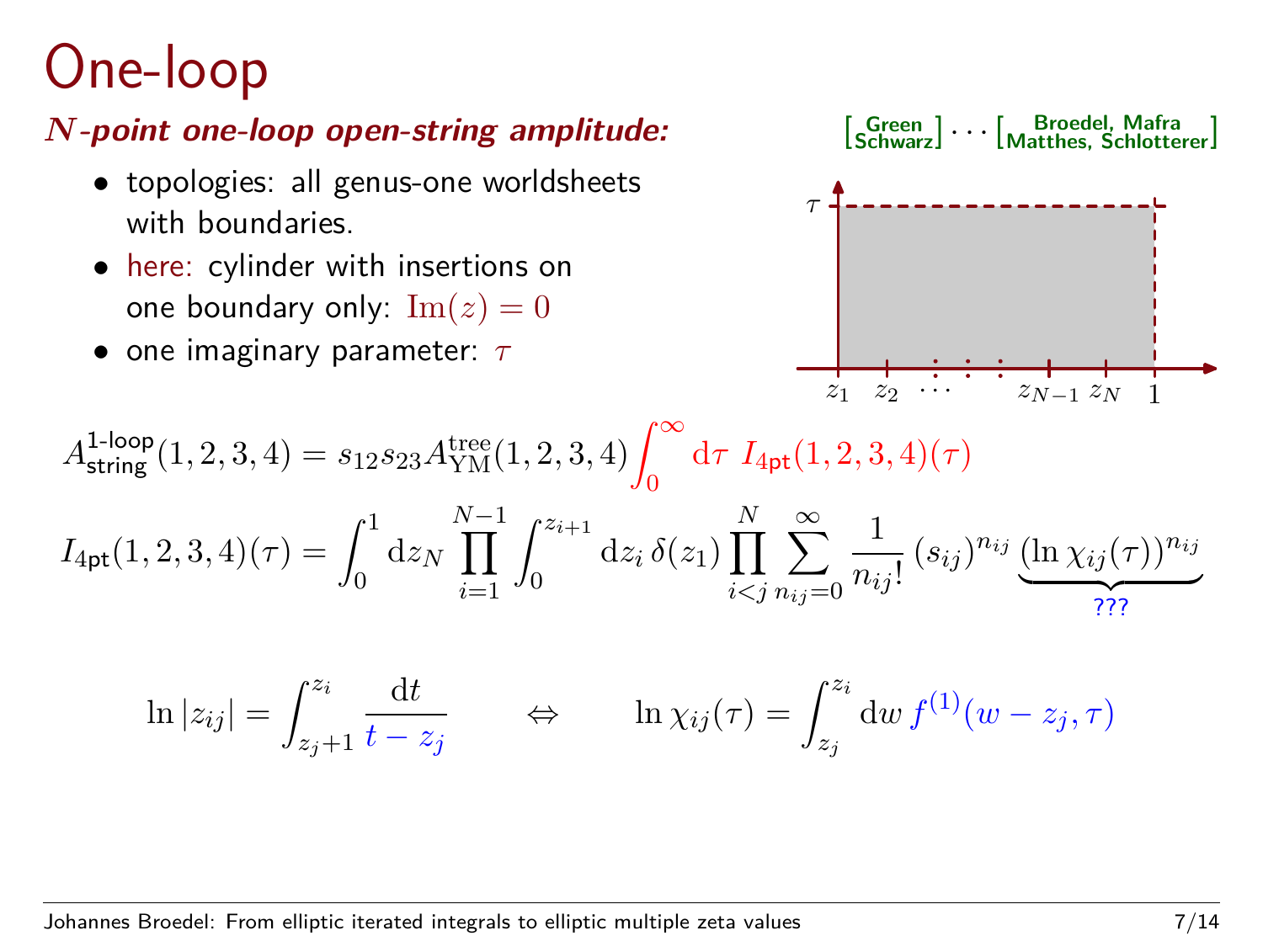**Natural weights for differentials on an elliptic curve:** 

$$
\texttt{Enriquez} \big] \! \big[ \! \begin{array}{c} \texttt{Brown} \\ \texttt{Levin} \end{array} \! \big]
$$

$$
f^{(n)}(z,\tau) = f^{(n)}(z+1,\tau)
$$
 and  $f^{(n)}(z,\tau) = f^{(n)}(z+\tau,\tau)$ .

Explicitly: (simplification in our situation because  $\text{Im}(z) = 0$ )

$$
f^{(0)}(z,\tau) \equiv 1 \qquad f^{(1)}(z,\tau) \equiv \partial \ln \theta_1(z,\tau) + 2\pi i \frac{\text{Im} z}{\text{Im} \tau}
$$

$$
f^{(2)}(z,\tau) \equiv \frac{1}{2} \Big[ \Big( \partial \ln \theta_1(z,\tau) + 2\pi i \frac{\text{Im} z}{\text{Im} \tau} \Big)^2 + \partial^2 \ln \theta_1(z,\tau) - \frac{1}{3} \frac{\theta_1'''(0,\tau)}{\theta_1'(0,\tau)} \Big]
$$

*Parity:*  $f^{(n)}(-z, \tau) = (-1)^n f^{(n)}(z, \tau)$ 

Relation to Eisenstein–Kronecker-series:

**Brown Levin** ]

$$
F(z, \alpha, \tau) \equiv \frac{\theta'_1(0, \tau)\theta_1(z + \alpha, \tau)}{\theta_1(z, \tau)\theta_1(\alpha, \tau)} ,
$$

$$
\alpha \Omega(z, \alpha, \tau) \equiv \alpha \exp \left( 2\pi i \alpha \frac{\text{Im}(z)}{\text{Im}(\tau)} \right) F(z, \alpha, \tau) = \sum_{n=0}^{\infty} f^{(n)}(z, \tau) \alpha^n
$$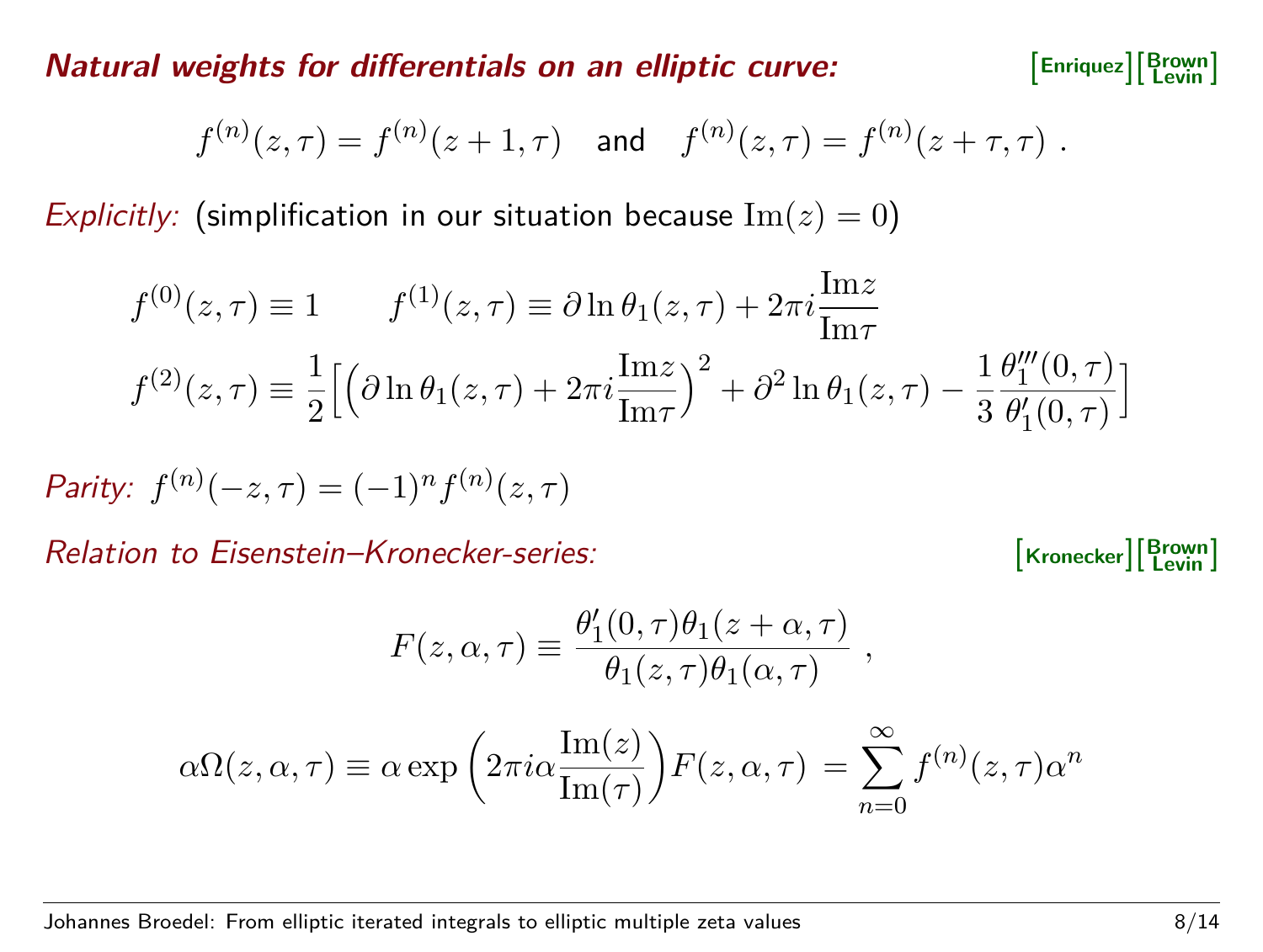**Elliptic iterated integrals** (suppress *τ* -dependence from here. . . )

$$
\Gamma\left(\begin{smallmatrix}n_1 & n_2 & \dots & n_r \\ a_1 & a_2 & \dots & a_r \end{smallmatrix}; z\right) \equiv \int_0^z \mathrm{d}w \, f^{(n_1)}(w - a_1) \, \Gamma\left(\begin{smallmatrix}n_2 & \dots & n_r \\ a_2 & \dots & a_r \end{smallmatrix}; w\right)
$$

 $\Rightarrow$  can rewrite any integral  $\int_{1234} \ldots$  into an *elliptic iterated integral*.

Products of differential weights (tree-level)  $\Rightarrow$  partial fraction:

$$
\int_0^z \mathrm{d} w \, \frac{1}{w - a_1} \frac{1}{w - a_2} = \int_0^z \mathrm{d} w \frac{1}{(w - a_1)(a_1 - a_2)} + \frac{1}{(w - a_2)(a_2 - a_1)}
$$

Products of differential weights (one-loop)  $\Rightarrow$  Fay identities

$$
\int_0^z \mathrm{d}w \ f^1(w - a_1) f^1(w) = \int_0^z f^{(1)}(w - a_1) f^{(1)}(a_1) - f^{(1)}(w) f^{(1)}(a_1) + f^{(2)}(w) + f^{(2)}(a_1) + f^{(2)}(w - a_1)
$$

The Fay identity is a form of the trisecant equation for Eisenstein–Kronecker series:

$$
F(z_1, \alpha_1)F(z_2, \alpha_2) = F(z_1, \alpha_1 + \alpha_2)F(z_2 - z_1, \alpha_2) + F(z_2, \alpha_1 + \alpha_2)F(z_1 - z_2, \alpha_1)
$$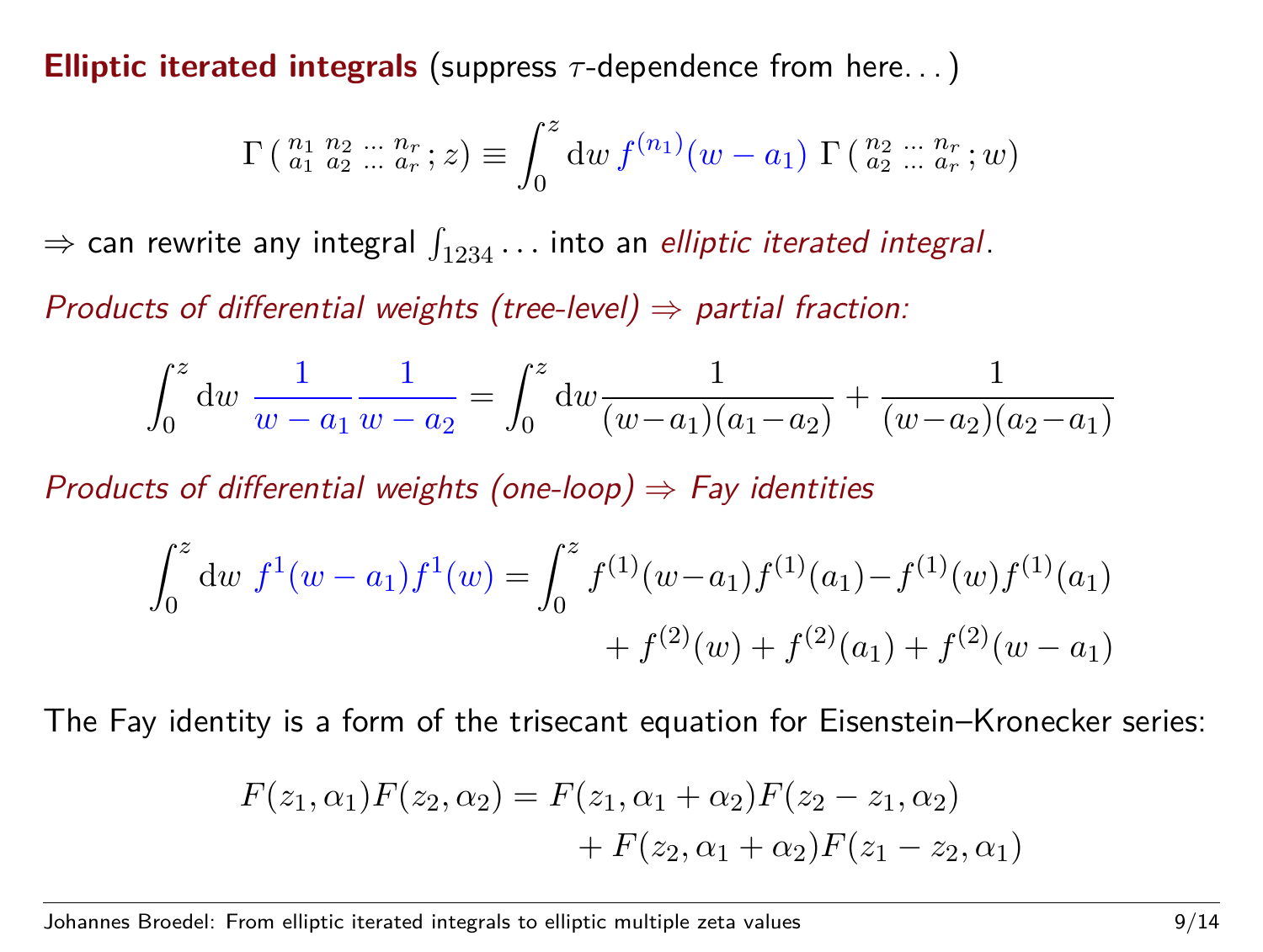#### **Elliptic multiple zeta values (eMZV's)**

$$
\omega(n_1, n_2, \dots, n_r, \tau) \equiv \int_{0 \le z_i \le z_{i+1} \le 1} f^{(n_1)}(z_1, \tau) dz_1 f^{(n_2)}(z_2, \tau) dz_2 \dots f^{(n_r)}(z_r, \tau) dz_r
$$
  
=  $\Gamma(n_r, \dots, n_2, n_1; 1) = \Gamma\left(\begin{array}{cc} n_r & n_{r-1} & \dots & n_1 \\ 0 & 0 & \dots & 0 \end{array}; 1\right)$ 

Shuffle relation:

$$
\omega(n_1,n_2,\ldots,n_r)\,\omega(k_1,k_2,\ldots,k_s)=\omega((n_1,n_2,\ldots,n_r)\,\omega(k_1,k_2,\ldots,k_s))
$$

Reflection identity:

$$
\omega(n_1, n_2, \ldots, n_{r-1}, n_r) = (-1)^{n_1 + n_2 + \ldots + n_r} \omega(n_r, n_{r-1}, \ldots, n_2, n_1)
$$

Numerous other relations, e.g.

$$
0 = \omega(2,3) - \omega(0,5),
$$
  
\n
$$
0 = \omega(2,5) - \omega(3,4) - 2\omega(0,7)
$$
  
\n
$$
0 = \omega(0,0,5) + \omega(0,1,4) + \omega(2,0,3)
$$
  
\n
$$
0 = 10\omega(0,0,0,5) + 4\omega(0,0,3,2) + 2\omega(0,2,0,3) - \omega(2)\omega(0,3) - \omega(0,5)
$$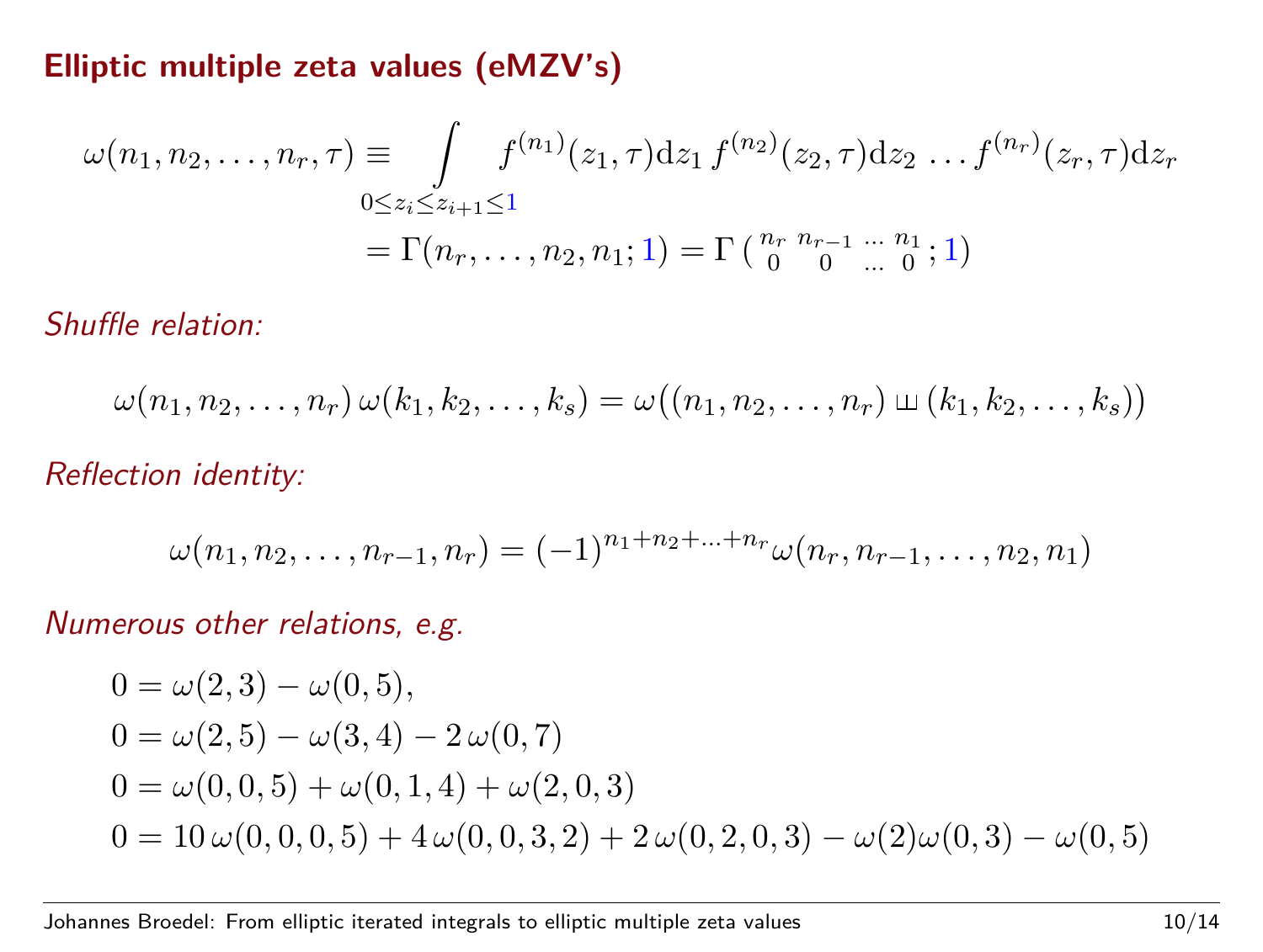#### **Four-point result**

$$
I_{4pt}(1,2,3,4)(\tau) = \omega(0,0,0) - 2\omega(0,1,0,0) (s_{12} + s_{23})
$$
  
+ 2\omega(0,1,1,0,0) (s<sub>12</sub><sup>2</sup> + s<sub>23</sub><sup>2</sup>) - 2\omega(0,1,0,1,0) s<sub>12</sub>s<sub>23</sub>  
+  $\beta_5$  (s<sub>12</sub><sup>3</sup> + 2s<sub>12</sub><sup>2</sup>s<sub>23</sub> + 2s<sub>12</sub>s<sub>23</sub><sup>2</sup> + s<sub>23</sub><sup>3</sup>)  
+  $\beta_{2,3}$  s<sub>12</sub>s<sub>23</sub>(s<sub>12</sub> + s<sub>23</sub>) + O( $\alpha$ <sup>4</sup>)

with

$$
\beta_5 = \frac{4}{3} \left[ \omega(0,0,1,0,0,2) + \omega(0,1,1,0,1,0) - \omega(2,0,1,0,0,0) - \zeta_2 \right. \omega(0,1,0,0) \right]
$$
  

$$
\beta_{2,3} = \frac{1}{3} \omega(0,0,1,0,2,0) - \frac{3}{2} \omega(0,1,0,0,0,2) - \frac{1}{2} \omega(0,1,1,1,0,0) - 2 \omega(2,0,1,0,0,0) - \frac{4}{3} \omega(0,0,1,0,0,2) - \frac{10}{3} \zeta_2 \omega(0,1,0,0)
$$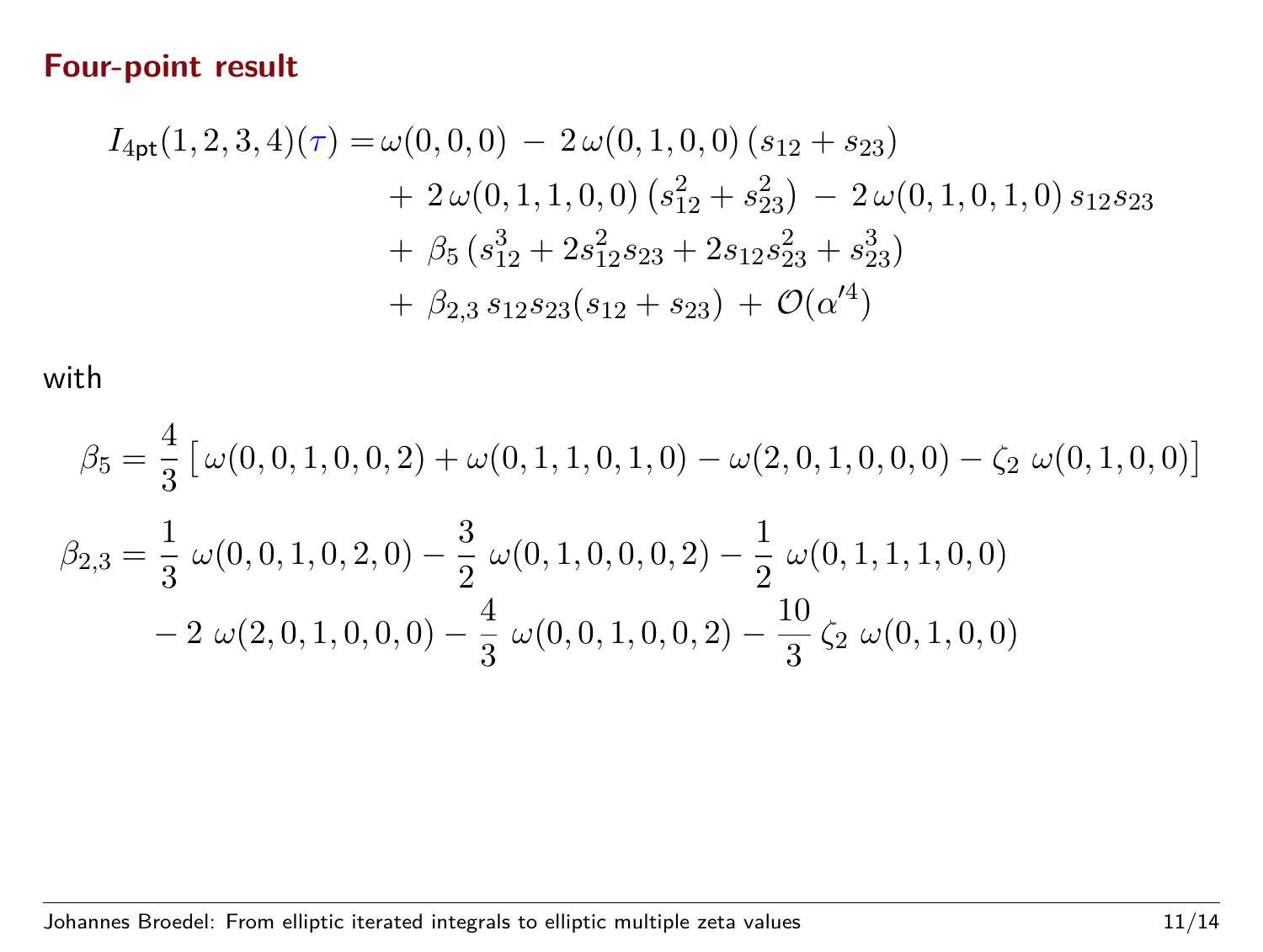### How to find a "basis" for eMZVs?

#### **multiple zeta values**

• make use of the Hopf algebra comodule structure of MZVs (coproduct)  $\rightarrow$  map *ζ*'s to words built from non-commutative letters  $\rightsquigarrow$  only shuffle relations, no stuffle etc.  $\boxed{\mathsf{Brown}}$ 

#### **elliptic multiple zeta values**

- coproduct is replaced by differential equation in *τ* [**Enriquez**][**Hain**][**Brown**]  $\rightsquigarrow$  eMZVs can be represented by *iterated Eisenstein integrals*  $\rightsquigarrow$  labeled by words composed from non-commutative letters  $\rightarrow$  only shuffle relations left
- rigid combinations in eMZVs only? Counting wrong? explanation: special derivation algebra  $\blacksquare$  linked to cusp forms on the elliptic curve **Broadhurst Kreimer** ]
- number of "basis" eMZVs + canonical choice known [**Hain**][**Brown**][ **Broedel, Matthes Schlotterer** ]
- using our formalism, one can find new relations in the derivation algebra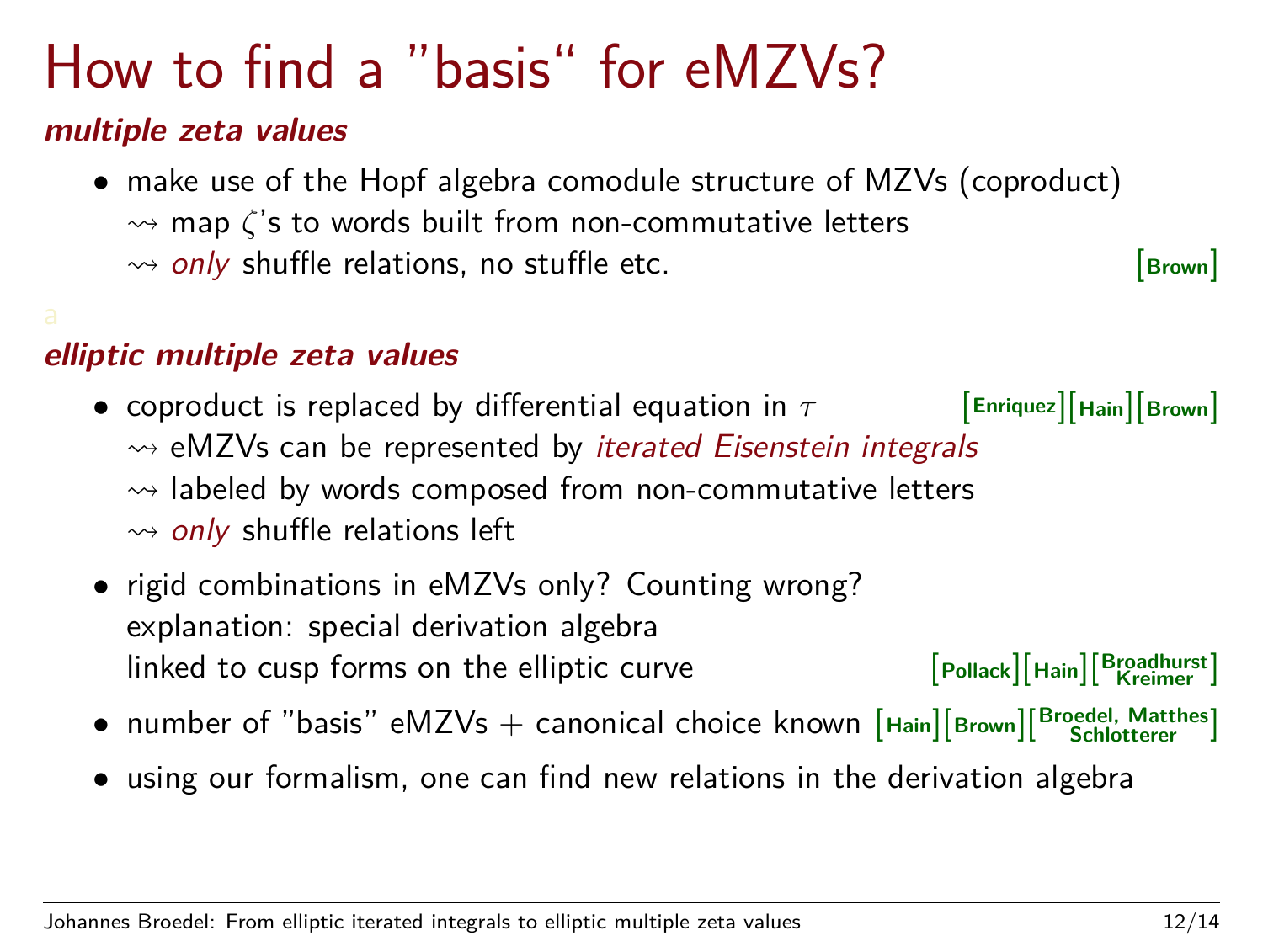### **Comparison**

#### **Tree-level**



#### **multiple polylogarithms**

 $G(a_1, a_2, \ldots, a_n; z)$  $=$  $\int_0^z$  $\boldsymbol{0}$  $dt \frac{1}{t}$  $\frac{1}{t-a_1} G(a_2,..., a_n; t)$ 

**partial fraction multiple zeta values** *ζ* **Drinfeld method - no integrals**

#### **One-loop**



#### **elliptic iterated integrals**

$$
\Gamma\left(\begin{array}{c}n_1 & n_2 & \dots & n_r \\ a_1 & a_2 & \dots & a_r & z\end{array}\right) = \int_0^z \mathrm{d}t \, f^{(n_1)}(t-a_1) \, \Gamma\left(\begin{array}{c}n_2 & \dots & n_r \\ a_2 & \dots & a_r & z\end{array}\right)
$$

**Fay-identities elliptic multiple zeta values** *ω* **elliptic associator?** [ **Knizhnik, Bernard Zamolodchikov** ]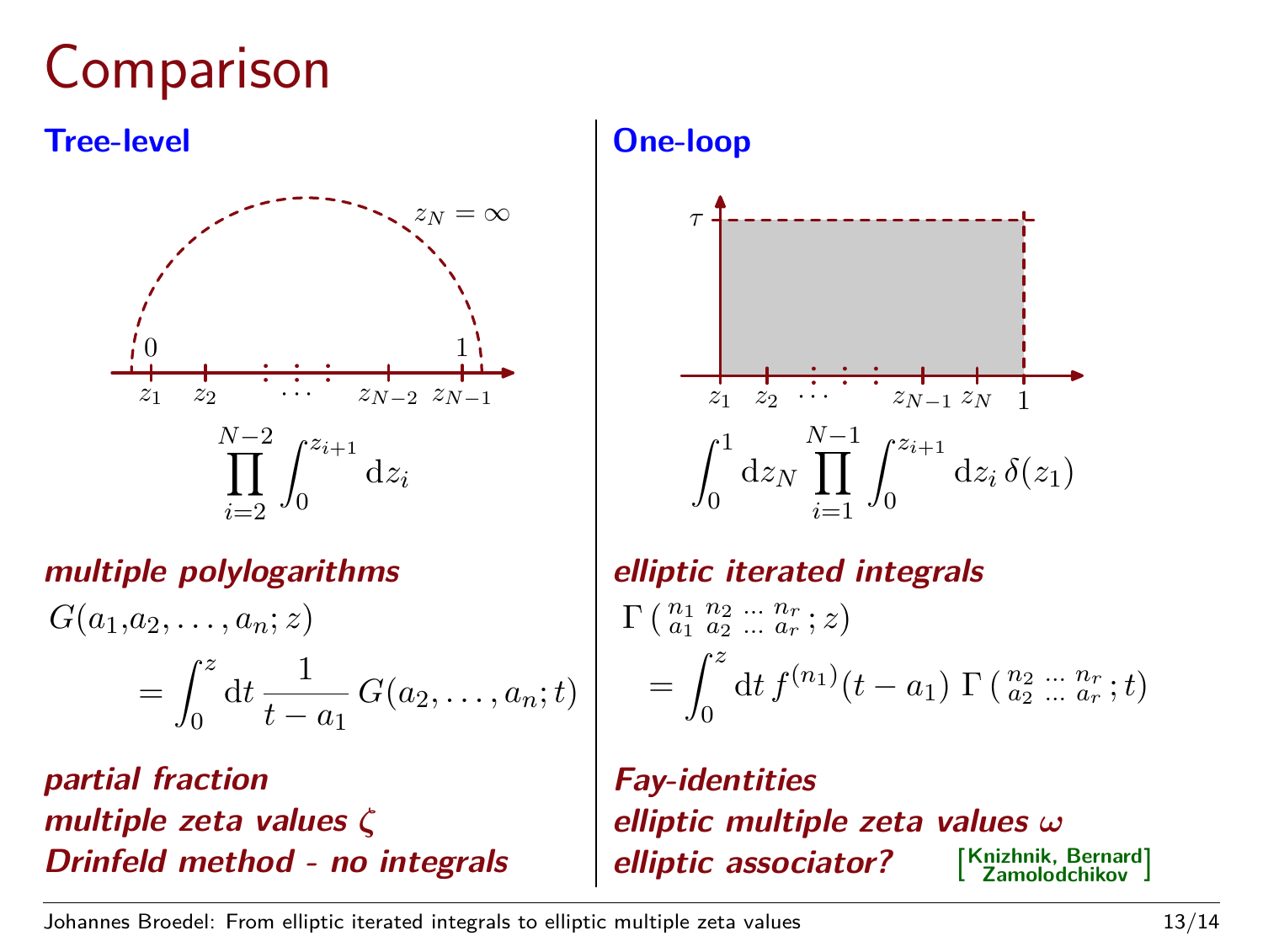### Summary

- eMZVs are the natural generalization of MZVs to the elliptic domain
- one-loop amplitudes in open string theory: perfect laboratory
- no divergent eMZVs: open-string result finite
- full amplitude only after *τ* -integration and consideration of other topologies
- eMZVs might not be the only ingredient: Euler sums?

# Give it a try ...

• numerous relations for eMZVs: https://tools.aei.mpg.de/emzv

## Future...

- closed/recursive form of the integrand for the one-loop open-string amplitude in terms of iterated Eisenstein integrals (analogous to Drinfeld-method)?
- relation to the elliptic functions from [ **Adams, Bogner Weinzierl** ] ?